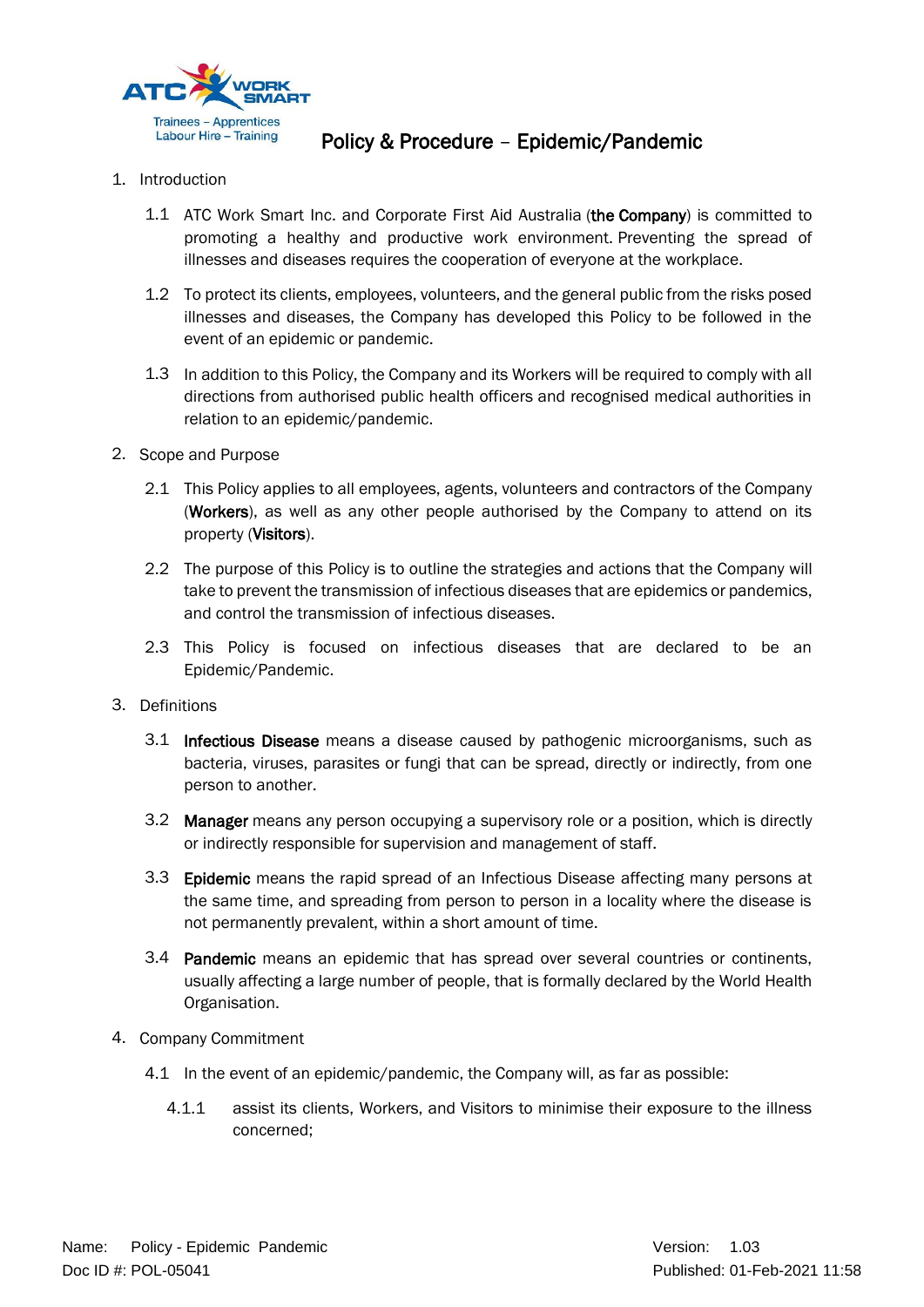- 4.1.2 encourage and assist those who have reason to believe that they are at risk of contracting the epidemic/pandemic to obtain a diagnosis;
- 4.1.3 support Workers and clients to take reasonable precautions to prevent infection or contagion;
- 4.1.4 maintain its services and operations throughout the period of concern.
- 5. Worker Responsibilities
	- 5.1 In the event of an Infectious Disease being declared an epidemic/pandemic, the Company requires people covered by this Policy to take the following precautions:
		- 5.1.1 regularly and thoroughly clean your hands with an alcohol-based hand rub or wash them with soap and water;
		- 5.1.2 maintain at least a 1.5 metre distance between yourself and anyone who is coughing or sneezing;
		- 5.1.3 avoid touching your eyes, nose and mouth, or shaking hands with others;
		- 5.1.4 follow good hygiene, and encourage others to do the same. (i.e. covering your mouth and nose with your bent elbow or tissue when you cough or sneeze, and disposing of used tissues immediately.);
		- 5.1.5 staying home if you feel unwell. If you are well enough to work but would like to minimise the risk of infecting others, ask your Manager whether it is possible and practical for you to temporarily work from home;
		- 5.1.6 stay informed of the latest news on the epidemic/pandemic and the risk factors associated (i.e. cities or local areas where the pandemic or epidemic is spreading widely, how the Infectious Disease is transmittable).
		- 5.1.7 if possible, avoid traveling to places, particularly by public transport, train, or airplane;
		- 5.1.8 if you are, or have reason to believe you may be contagious, notify your Manager as soon as possible.
		- 5.1.9 if possible or necessary, you should self-isolate for the appropriate period as advised by Commonwealth Government authorities (i.e. by staying at home until you recover);
		- 5.1.10 seek medical advice promptly and follow the directions of your local health authority.
- 6. Leave and Flexible Working
	- 6.1.1 The Company recognises that staff or employees may request or require paid and unpaid personal/carer's leave, annual leave, and other forms of leave when they are unwell, at risk of or vulnerable to infection, and at risk of infecting others.
	- 6.1.2 Workers may make use of leave consistent with the relevant industrial instruments and the National Employment Standards (including access to unpaid leave).
	- 6.1.3 The Company may, at its discretion, direct those affected or reasonably at risk of being affected by the pandemic or epidemic, to remain away from the workplace or to work remotely.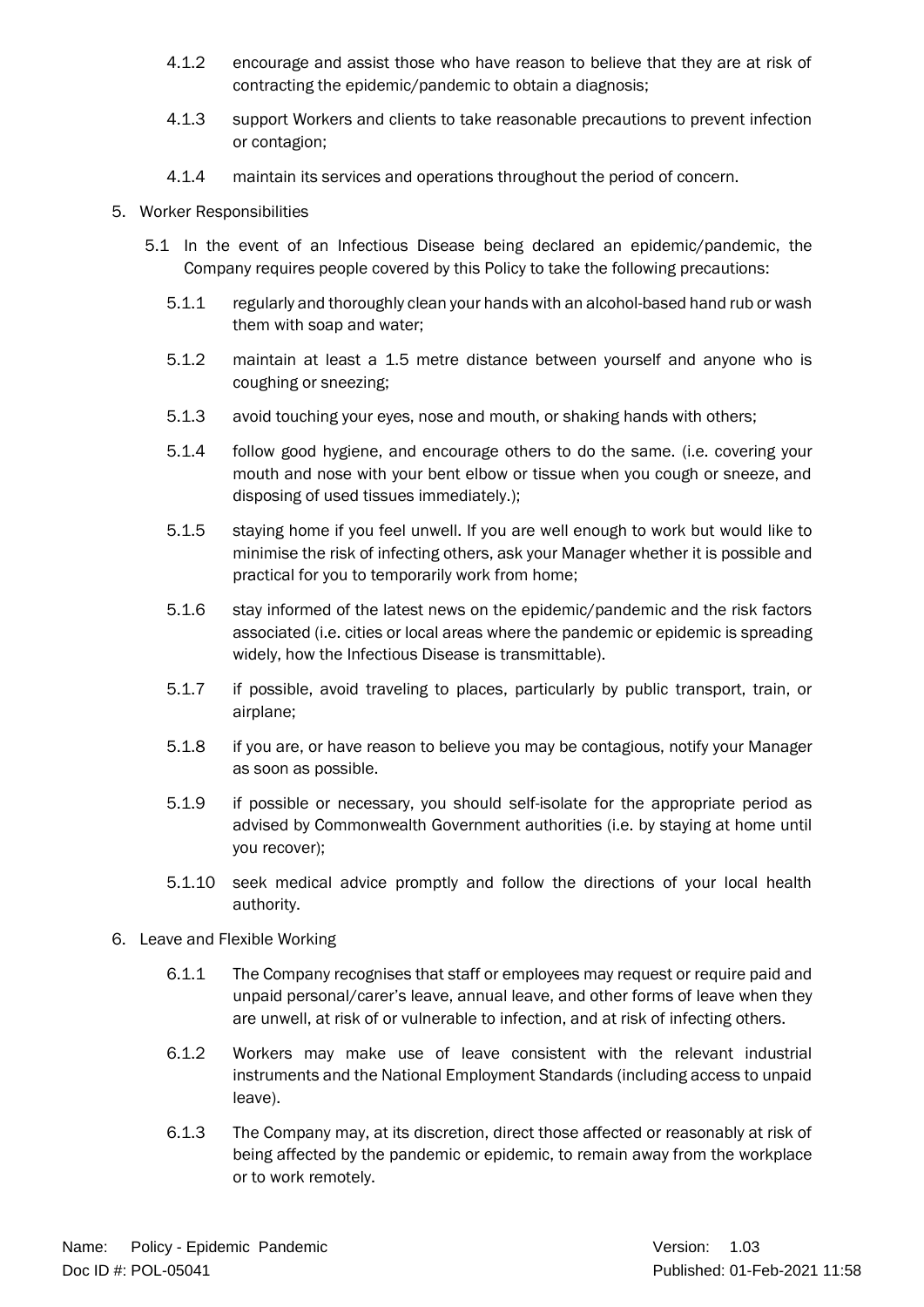- 7. Responsibilities & Procedure
	- 7.1 In carrying out the procedures listed below, the Company will be guided by the information and directions provided by local health authorities and the World Health Organisation, and its occupational health and safety obligations.
	- 7.2 The Chief Executive Officer (CEO) is responsible for:
	- 7.2.1 nominating an Epidemic Officer (the CEO may assume this role).
	- 7.2.1.1 The normal expectation will be that the Workplace Health and Safety Officer shall be appointed as Epidemic Officer, but the CEO may do otherwise if they see fit.
	- 7.2.2 ensuring that the Company's approach to workplace health and safety is consistent with the intention of the Epidemic Policy;
	- 7.2.3 assessing the Company's vulnerabilities stemming from the epidemic/pandemic, with respect to the Company's Workers and suppliers of goods and services;
	- 7.2.4 in the event of an epidemic/pandemic;
	- 7.2.4.1 giving notice to Workers, clients, and any persons likely to be affected that Epidemic/Pandemic procedures are in effect;
	- 7.2.4.2 bringing into operation the epidemic/pandemic management procedures specified below at clause [8;](#page-2-0) and
	- 7.2.4.3 instituting any administrative measures necessary to reduce the impact of the any identified vulnerabilities
	- 7.2.5 Managers are responsible for ensuring that Workers are aware of any epidemic/pandemic procedures in effect at any time.
	- 7.3 All Workers are responsible for:
	- 7.3.1 abiding by the epidemic/pandemic procedures specified below at claus[e 8,](#page-2-0) when informed by authorised staff that they are in effect;
	- 7.3.2 taking reasonable care for their own health and safety; and
	- 7.3.3 taking reasonable care to ensure their actions or omissions do not adversely affect the health and safety of others.
	- 7.4 The Epidemic Officer is responsible for:
		- 7.4.1 working with the CEO on the preparation of a comprehensive epidemic/pandemic plan;
		- 7.4.2 advising the CEO and the Board on when epidemic/pandemic procedures should be activated;
		- 7.4.3 familiarising staff with recommended procedures regarding epidemic/pandemic avoidance; and
		- 7.4.4 working with all sectors of the organisation to identify critical staff and functions, and developing plans to ensure continuity of business.
- <span id="page-2-0"></span>8. Procedure
	- 8.1 If the CEO gives notice that epidemic/pandemic procedures are in effect, the following procedures apply: